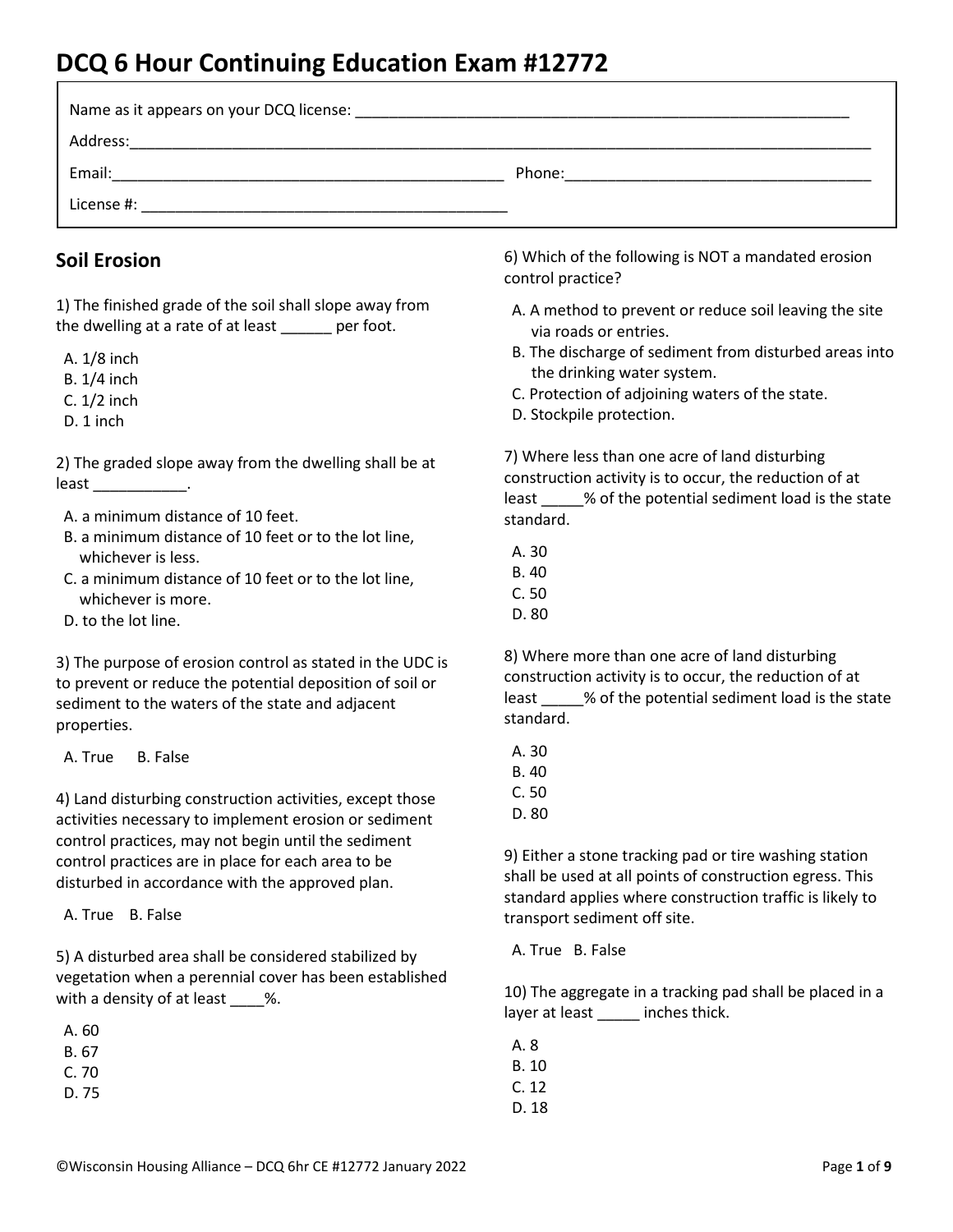11) Stone tracking pads shall be underlain with a WisDOT Type R geotextile fabric to prevent migration of underlying soil into the stone if what conditions are present on the job site?

A. Sites with a high water table

- B. Where saturated conditions are expected
- C. Both A and B
- D. Neither A nor B

12) The tracking pad shall be the full width of the egress point.

A. True B. False

13) The tracking pad shall be at a minimum \_\_\_\_\_ feet long.

A. 20

- B. 25
- C. 40
- D. 50

14) Surface water must be prevented from passing through the tracking pad. Flows shall be diverted away from tracking pads or conveyed under and around them. A culvert would be an approved method.

A. True B. False

15) A tire washing station can be located either on-site or off-site.

A. True B. False

16) The wash rack for a tire washing station shall consist of a layer of course rock over a lowered area.

A. True B. False

17) Rocks lodged between the tires of dual wheel vehicles shall be removed prior to leaving the construction site.

A. True B. False

18) Any sediment tracked onto a public or private road should be removed by flushing before the end of each working day.

A. True B. False

19) All plans for tracking pads or washing, standard detail drawings, or specifications shall include:

A. Schedule for installation

- B. Inspection
- C. Maintenance
- D. All of the above

20) Tracking pads and tire washing stations shall, at a minimum, be inspected \_\_\_\_\_\_\_\_\_\_\_\_.

A. Daily B. Weekly C. Monthly

21) 24 hours after a precipitation event that produces inches of rain or more during a 24-hour period would create a new mandatory inspection of a tracking pad.

 A. 0.25 inch B. 0.50 inch C. 0.75 inch D. 1.0 inch

22) The tracking pad performance shall be maintained by scraping or top-dressing with additional aggregate.

A. True B. False

23) If the initial thickness of a tracking pad is 12 inches, then how much thickness must be maintained?

- A. 8 inches B. 10 inches
- C. 12 inches

24) A shallow trench or diversion dam that diverts surface water runoff into a dispersion area is called what?

- A. Diversion trench
- B. Water bar
- C. Runoff dam
- D. Shallow trench

25) A tracking pad plan shall include the name of the responsible party.

A. True B. False

26) Landowners of most construction projects where one or more acres of land will be disturbed must obtain a WPDES Construction Site Erosion Control and Storm Water Discharge Permit.

A. True B. False

27) Landowners need to submit an application called a Notice of Intent (NOI) to request coverage under the Construction Site Storm Water Runoff General Permit No. WIS067831.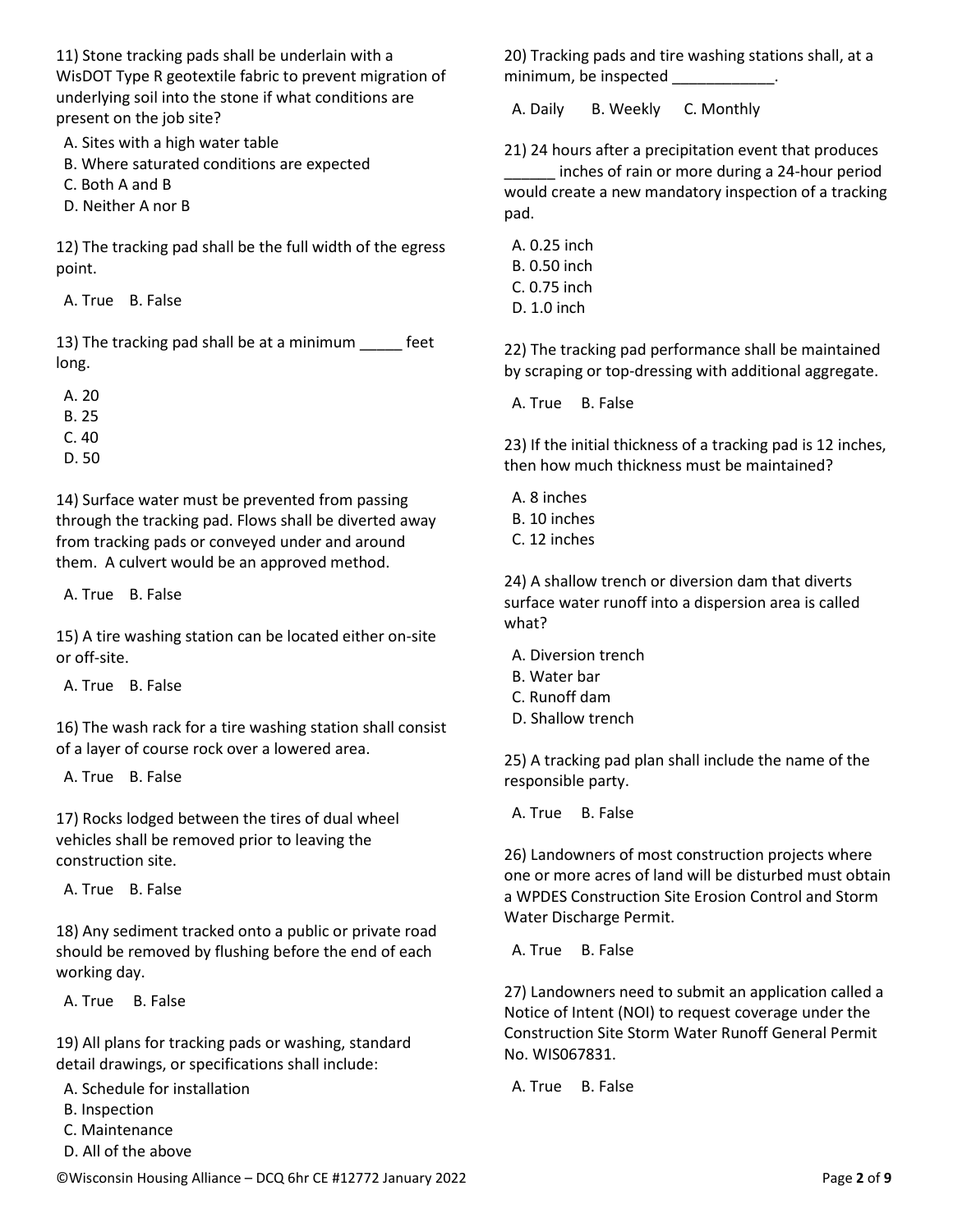- A. Sediment
- B. Oil
- C. Phosphorus
- D. All of the above

29) Most storm sewer systems provide significant treatment to the water they collect.

A. True B. False

30) Too much sediment in a waterbody can cloud the water and make it difficult or impossible for aquatic plants to receive the sunlight they need to grow.

A. True B. False

31) Disturbing one acre or more of land includes:

- A. Clearing
- B. Grading
- C. Excavating or stockpiling of fill material
- D. All of the above

32) If the landowner doesn't have proper permit coverage, they could be fined up to \$10,000 per day.

A. True B. False

33) Who Submits an NOI & Develops the Plans?

- A. The contractor
- B. The landowner
- C. The local government
- D. All of the above

34) The erosion control and storm water management plans must be completed \_\_\_\_\_\_\_\_ the landowner files an NOI.

A. before

- B. when
- C. after

35) The landowner is required to develop a long-term storm water maintenance agreement that is to be finalized prior to submitting the NOI to the DNR.

A. True B. False

36) One of the three exemptions to the requirements for a post construction stormwater management plan includes sites with less than 10% connected impervious areas and roofs totaling less than one acre.

A. True B. False

37) The four areas of an acceptable stormwater management plan include: introduction, general information and \_\_\_\_\_\_\_\_\_\_.

A. practices (BMP's)

- B. normal operating procedures
- C. maintenance
- D. All of the above

38) A silt fence is a temporary sediment barrier of entrenched geotextile fabric designed to intercept and slow the flow of runoff.

A. True B. False

39) A silt fence shall be a minimum of \_\_\_\_\_\_ inches high.

- A. 12
- B. 14
- C. 16
- D. 24

40) When using wood supports, the silt fence fabric shall be stapled at least \_\_\_\_\_ inches.

- A. 0.25
- B. 0.50
- C. 0.75
- D. 1.0

41) Wood silt fence supports can be made from:

- A. Pine or hickory
- B. Pine or oak
- C. Hickory or oak
- D. Walnut or pine

42) Steel supports for silt supports shall be a minimum of 20 inches extending into the ground.

A. True B. False

43) For steel support for silt fencing, the fabric shall be attached with \_\_\_\_\_-pound plastic ties or wire fasteners.

- A. 25
- B. 40
- C. 50
- D. 75

44) Silt fences shall be removed once the disturbed area is permanently stabilized and no longer susceptible to erosion.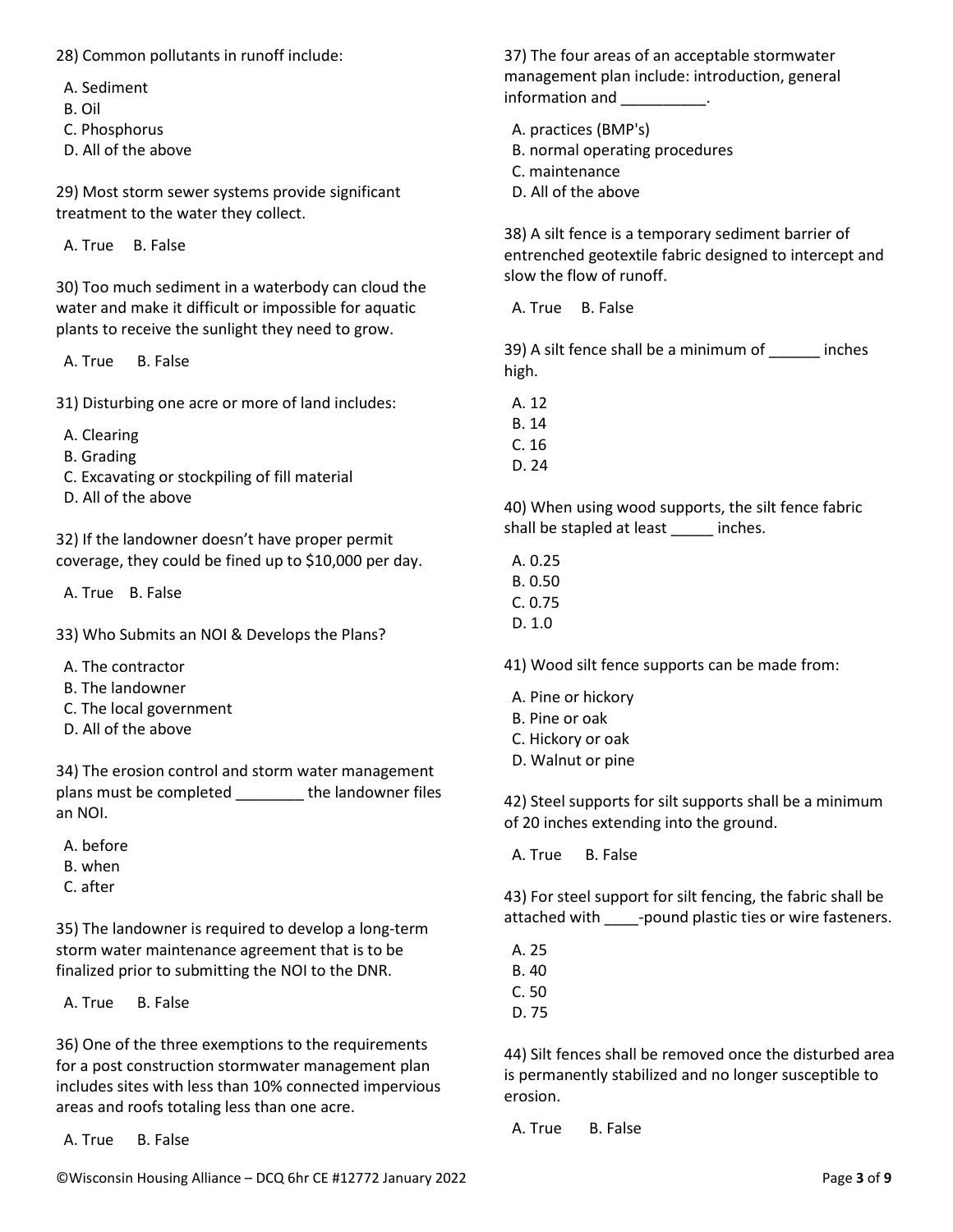45) The maximum height for a silt fence is inches.

 A. 24 B. 26

- C. 28
- D. 30

46) The trench for a silt fence can be 4-inch-wide by 6 inch-deep or a 6-inch-deep V trench on the upslope side of the fence.

A. True B. False

## **Construction Debris & Waste**

47) A study shows \_\_\_\_\_\_% of waste placed in landfills is construction and demolition waste.

 A. 25.0% B. 28.7% C. 37.2% D. 50.0%

48) out of the top 10 types of waste entering landfills are construction and demolition types.

A. 1

B. 2

- C. 3
- D. 4

49) The number one type of debris in the waste stream is:

A. Shingles

B. Concrete

C. Brick

D. Untreated wood

50) Waste paints, solvents, sealers and adhesives commingled in C&D waste have greater potential for environmental impacts.

A. True B. False

51) There is recycling potential for asphalt, brick, concrete, glass, metal, drywall and wood.

A. True B. False

52) Brick and cement blocks are often combined with concrete and asphalt and are crushed to form the base for roadbeds and driveways.

A. True B. False

53) Excess painted and treated wood lumber at construction sites can be chipped for use in landscaping and composting.

A. True B. False

- 54) "Clean fill" can include:
- A. Brick
- B. Broken pavement
- C. Concrete
- D. All of the above

55) Brick, broken pavement, building stone, clean soil, concrete, reinforced concrete and unpainted or untreated wood can be used as "clean fill" in a floodplain.

A. True B. False

# **Understanding Fasteners**

56) Nails date back to at least the Ancient Roman times.

A. True B. False

57) Manufactured cut nails were first introduced in America at the end of the 20th Century.

A. True B. False

58) A nail in the US is sized using the term "penny."

A. True B. False

59) Box nails have a bigger shank than common nails.

A. True B. False

60) A finish nail is a wire nail that has a head only slightly larger than the shank.

A. True B. False

61) Types of galvanized nails include:

- A. Electrogalvanized
- B. Hot-dip galvanized
- C. Mechanically galvanized
- D. All of the above

62) The minimum fastener table for boards and planks permits nails or staples.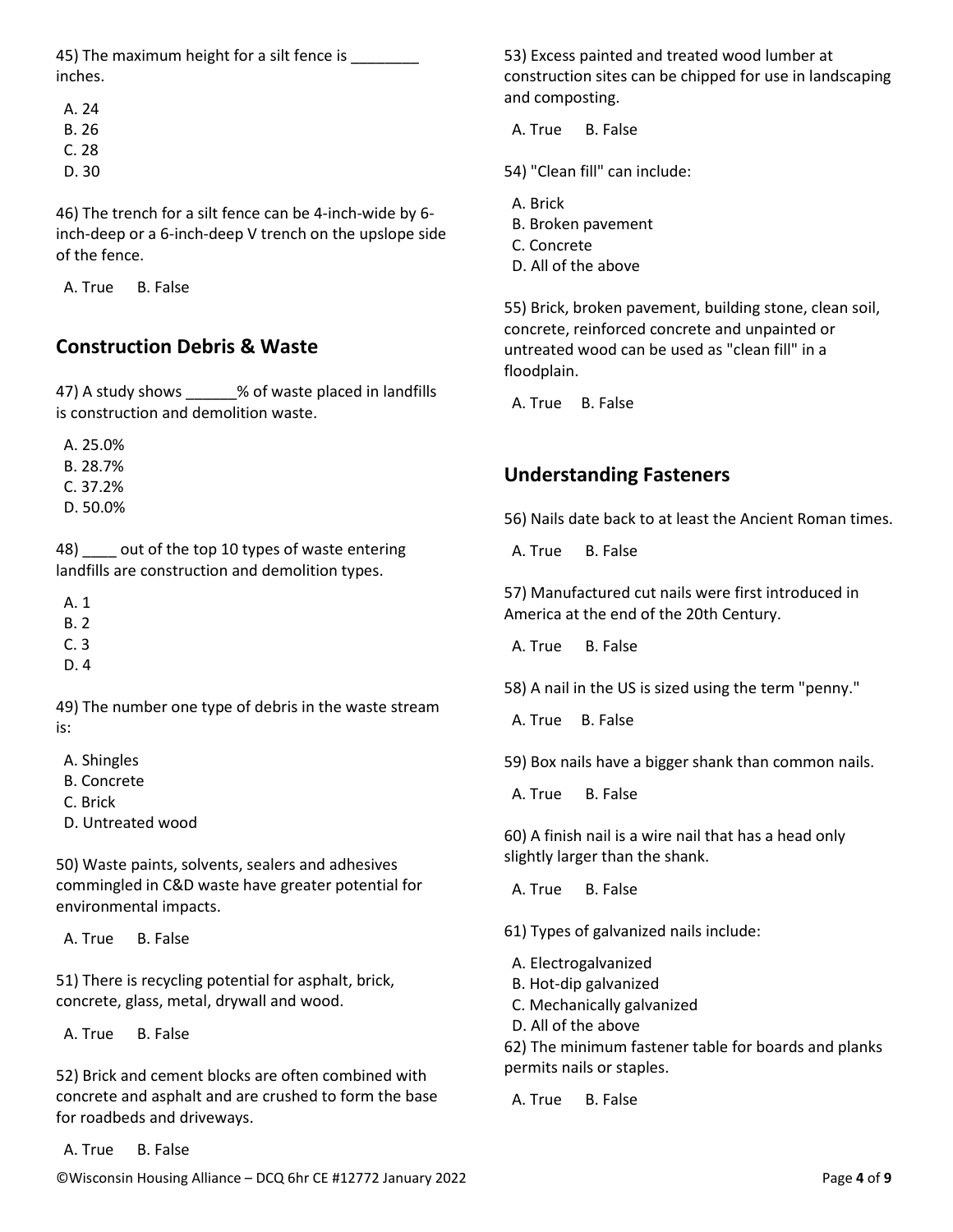#### **Stairs, Handrails, Ramps & Decks**

63) Stairways leading to non-habitable attics or crawl spaces are not covered by the UDC code.

A. True B. False

64) Generally, stairways shall measure at least 36 inches in width.

A. True B. False

65) Spiral staircases shall be at least \_\_\_\_\_\_ inches wide measured from the outer edge of the supporting column to the inner edge of the handrail.

 A. 24 B. 26 C. 28

D. 30

66) Except for spiral staircases, risers may not exceed 8 inches in height measured vertically from tread to tread.

A. True B. False

67) At the top and bottom of a flight of spiral stairs, the measurement shall be taken from the top of the nosing to the finished floor surface unless the finished surface is carpeting, in which case measurement shall be made to the hard surface below the carpeting.

A. True B. False

68) Risers in spiral staircases may not exceed inches in height measured vertically from tread to tread.

 A. 9 B. 9.25 C. 9.5 D. 10

69) Rectangular treads shall have a minimum tread depth of \_\_\_\_\_ inches measured horizontally from nosing to nosing.

 A. 8 B. 9 C. 9.5 D. 10

70) Spiral staircase treads shall have a minimum tread depth of 7 inches from nosing to nosing measured at a point 12 inches from the outer edge of the center column.

71) Stairways shall be provided with a minimum headroom clearance of 76 inches measured vertically from a line parallel to the nosing of the treads to the ceiling, soffit or any overhead obstruction directly above that line.

A. True B. False

72) The headroom clearance shall be maintained over a landing that is at the top or bottom of a stairway for a minimum distance of early inches in the direction of travel of the stairway.

A. 28

B. 32

C. 36

73) Within a stairway flight, the greatest tread depth may not exceed the smallest tread depth by more than 5/8 inch and the greatest riser height may not exceed the smallest riser height by more than 5/8 inch.

A. True B. False

74) Stairways with open risers shall be constructed to prevent the through-passage of a sphere with a diameter of 4 inches or larger between any 2 adjacent treads.

A. True B. False

75) The walking surface of stair treads and landings shall be a planar surface that is free of lips or protrusions that could present a tripping hazard.

A. True B. False

76) Stair flights with more than \_\_\_\_ risers shall be provided with at least one handrail for the full length of the stair flight.

- A. 2
- B. 3
- C. 4
- D. 5

77) Rope, cable or similar materials used in handrail or guardrail infill shall be strung with maximum openings of 3 1/2 inches with vertical supports a maximum of \_\_\_\_\_\_ feet apart.

A. 2

B. 3

C. 4

D. 5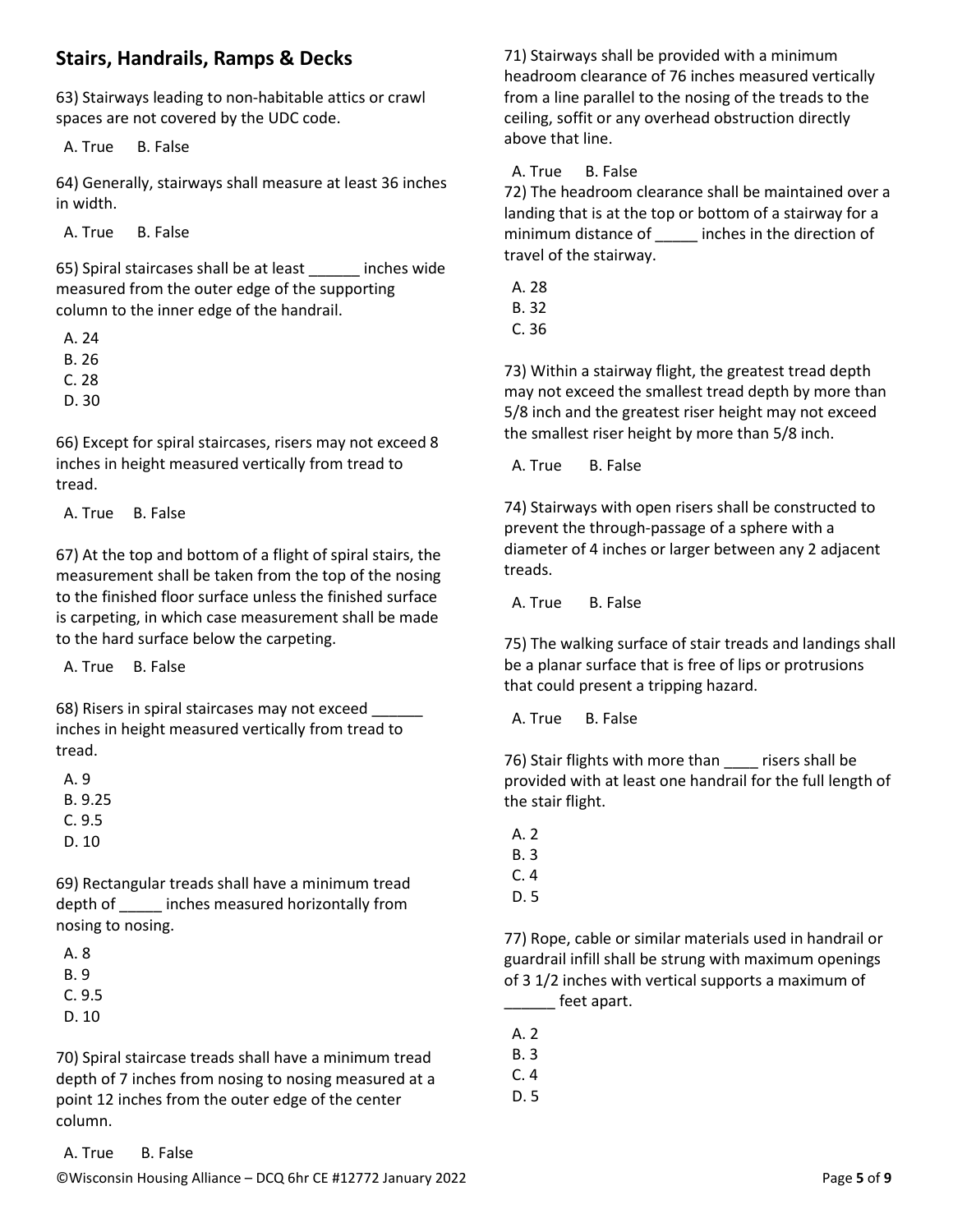78) Handrails and guardrails shall be designed and constructed to withstand a 200-pound load applied in any direction.

A. True B. False

79) Handrail or guardrail infill components, balusters and panel fillers shall withstand a horizontally applied perpendicular load of \_\_\_\_\_\_\_ pounds on any one-footsquare area.

- A. 25 B. 50 C. 75
- D. 1000

80) Glazing used in handrail or guardrail assemblies shall be safety glazing.

A. True B. False

81) Exterior handrails and guardrails shall be constructed of metal, decay resistant or pressuretreated wood, or shall

A. be protected from wind

- B. be protected from pests
- C. be protected from the weather

82) The clearance between a handrail and the wall surface shall be at least inches.

- A. 1 1/2
- B. 2
- C. 3
- D. 4

83) Handrails and associated trim may project into the required width of stairs and landings a maximum of 4 1/2 inches on each side.

A. True B. False

84) Handrails shall be \_\_\_\_\_\_\_\_\_\_\_\_ about the vertical centerline to allow for equal wraparound of the thumb and fingers.

- A. round
- B. symmetrical
- C. square

85) Handrails with a round or truncated round crosssectional gripping surface shall have a maximum whole diameter of \_\_\_\_\_ inches.

 A. 2 B. 2 1/2 C. 4

86) Handrails may be discontinuous at an intermediate landing.

A. True B. False

87) A handrail may have newel posts.

A. True B. False

88) A handrail may terminate at an intermediate wall provided the lower end of the upper rail is returned to the wall or provided with a flared end, the horizontal offset between the 2 rails is no more than 12 inches measured from the center of the rails, and both the upper and lower rails can be reached from the same tread without taking a step.

A. True B. False

89) A level intermediate landing shall be provided in any stairway with a height of \_\_\_\_\_\_\_ feet or more.

- A. 8
- B. 10
- C. 12
- D. 16

90) A curved or irregular landing shall have a radius of at least 36 inches.

A. True B. False

91) Guardrails shall be constructed to prevent the through-passage of a sphere with a diameter of \_\_\_\_\_ inches or larger.

- A. 4 B. 6
- C. 7

92) A level landing shall be provided at the top and base of every stairs. The landing shall be at least as wide as the stairs and shall measure at least \_\_\_\_ feet in the direction of travel.

- A. 3 B. 4
- C. 6

93) A landing is not required between the door and the top of interior stairs if the door does not swing over the stairs.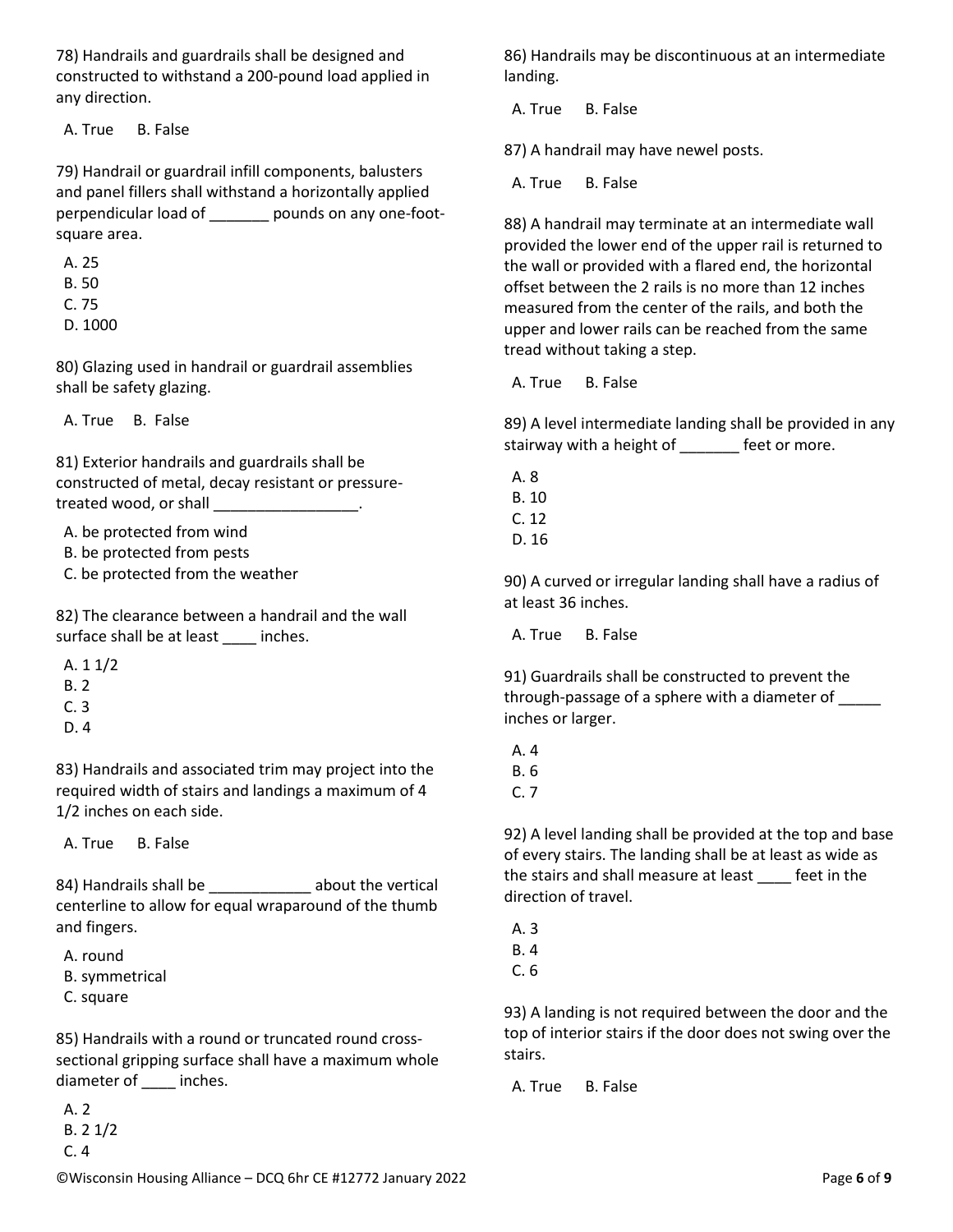94) A landing is not required between a sliding glass door and the top of an exterior stairway of \_\_\_\_ or fewer risers.

- A. 2
- B. 3
- C. 4

95) The exterior landing, platform or sidewalk at an exterior doorway shall be located a maximum of 8 inches below the interior floor elevation and shall have a length of at least 36 inches in the direction of travel out of the dwelling.

A. True B. False

96) Ramps shall not have a slope greater than 1 in \_\_\_\_\_ or 1 foot of rise in \_\_\_\_\_ feet of run.

A. 6

B. 8

C. 10

D. 20

97) Walkways with a slope of less than 1 in \_\_\_\_\_ are not considered ramps.

 A. 6 B. 8

C. 10

D. 20

98) Ramps must have a slip resistant surface.

A. True B. False

99) Handrails and their trim can project a maximum of 4 ½ inches into the required width of the stairs or landing.

A. True B. False

100) When the ramp has a gradient greater than 1 in 12 AND which overcomes a change in elevation of inches or more, shall have a handrail on both sides.

A. 6

- B. 8
- C. 12
- D. 24

101) Every ramp that overcomes a change of elevation of \_\_\_\_\_ inches or more shall have at least one handrail.

A. 6

- B. 8
- C. 10
- D. 12

102) Handrails shall be located so the top of the handrail is at least \_\_\_\_\_\_ inches but not more than 38 inches above the ramp surface.

A. 18

B. 24

- C. 30
- D. 36

103) Open sided ramps shall have the area below the handrail protected by intermediate rails or an ornamental pattern to prevent the passage of a sphere of 4 inches or larger.

A. True B. False

104) A level landing shall be provided at  $the$ 

- A. top of ramp
- B. foot of ramp
- C. change of direction of ramp
- D. All of the above

105) The landing must be at least as wide as the ramp and shall measure at least feet in the direction of travel.

- A. 3
- B. 4
- C. 6

## **Soil Types**

106) Stiff clay and firm inorganic silt have a bearing capacity of psf.

A. 1000

- B. 2000
- C. 3000
- D. 4000

107) Rock has a bearing capacity of \_\_\_\_\_\_\_\_\_ psf.

- A. 3000
- B. 4000
- C. 6000
- D. 12000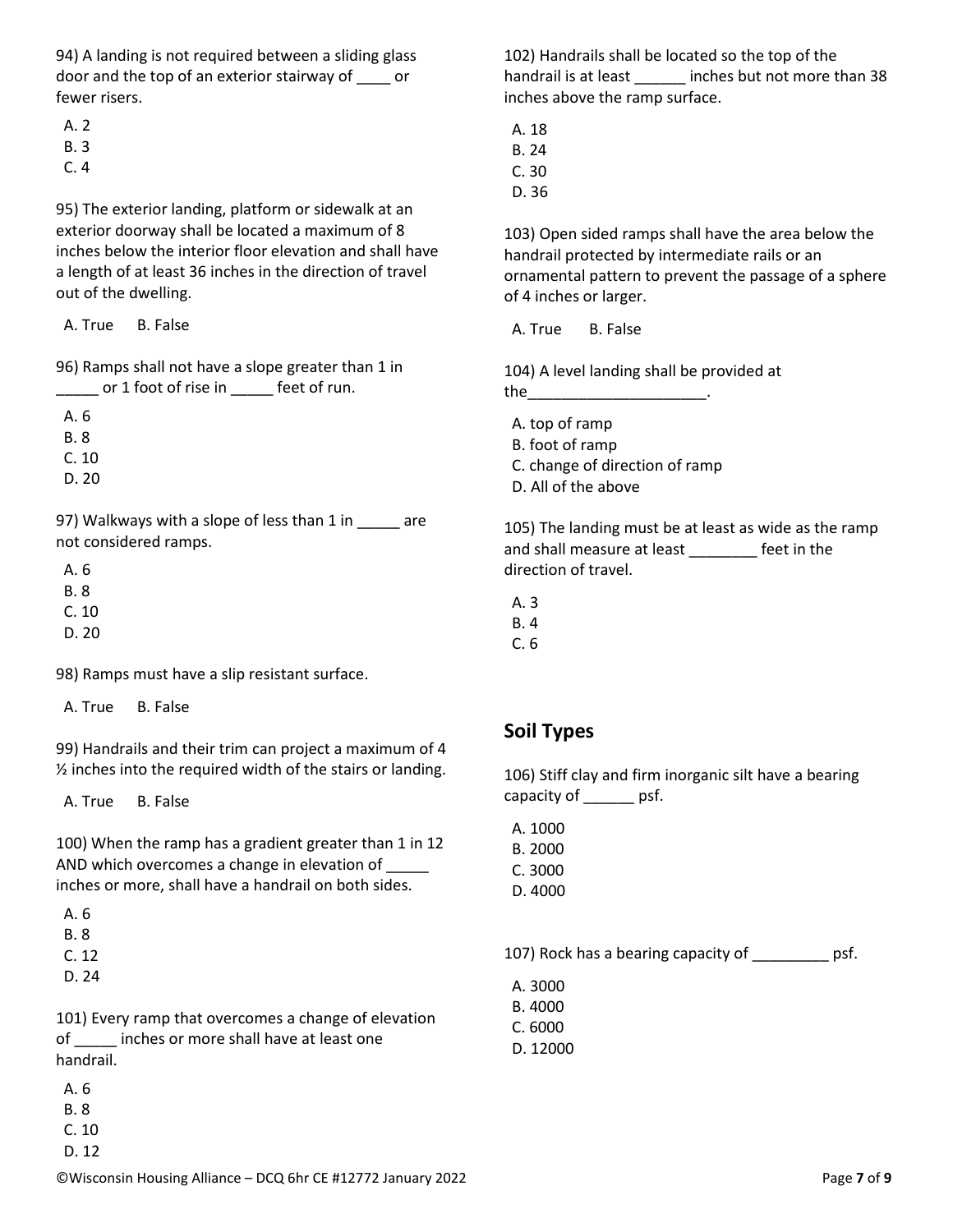### **Footings**

108) In lieu of a designed footing, the code required minimum size or a column footing of 24" x 24" x  $\frac{1}{2}$ " thick.

A. 6

B. 8

 $C. 12$ 

D. 24

109) To provide adequate spread of the load through the concrete or gravel footer, its thickness should be at least one-half of its diameter, but in no case less than external inches.

A. 4

B. 6

C. 8

D. 12

110) Deck footings shall be sized to not exceed the allowable material stresses.

A. True B. False

## **CO Detectors**

111) Owners are responsible for CO detector installations and occupants have responsibility to maintain the alarms.

A. True B. False

112) Owners must repair or replace detectors within days of written notice from an occupant or an inspector.

 A. 3 B. 5 C. 7 D. 10

113) Freezing temperatures do not damage carbon monoxide alarms.

A. True B. False

114) CO detectors must be installed in the basement and on each floor level.

A. True B. False

115) If the dwelling was permitted or construction on or after Feb 1, 2011 the CO detector must be hard wired unless the home has no attached garage, no fireplace and no fuel-burning appliance.

A. True B. False

116) CO detectors used in Wisconsin must be approved by Underwriters Laboratories.

A. True B. False

117) Carbon monoxide smells like rotten eggs.

A. True B. False

118) Carbon monoxide can build up over time, with unrecognized symptoms such as:

A. Headaches

- B. Nausea
- C. Irritability
- D. All of the above

119) Electric appliances are a common source of carbon monoxide.

A. True B. False

120) The CO detector installation requirements for multifamily dwellings are different.